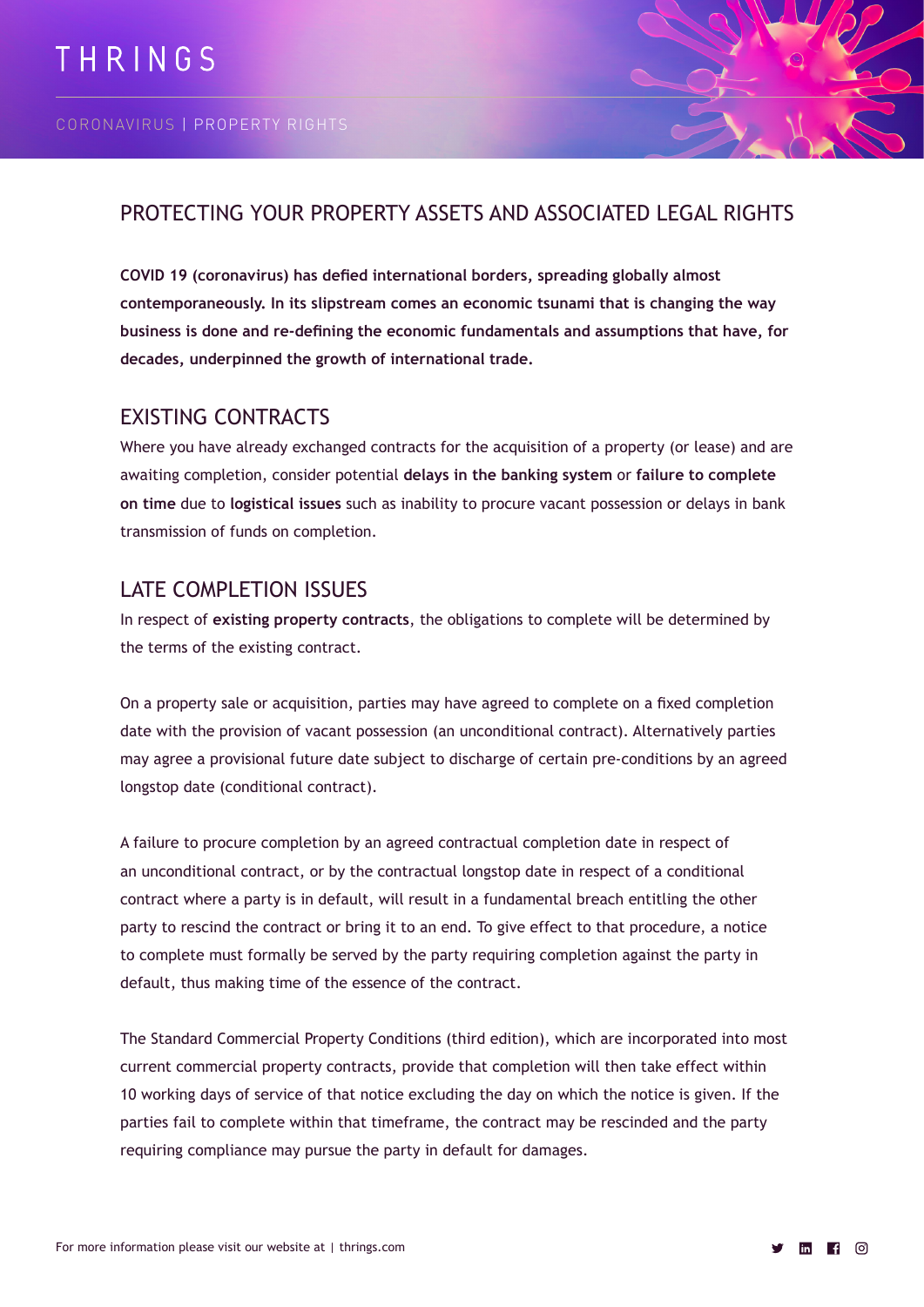# THRINGS

#### CORONAVIRUS | PROPERTY RIGHTS

If the seller is holding a deposit and is not the defaulting party, it may forfeit (keep) that deposit. If it is holding a deposit of less than 10% of the purchase price, it may request the balance of the 10% deposit and reserve its other rights to pursue for damages. It may also then re-sell the property following lawful rescission.

Certain contracts may have varied the above position - for example by shortening or lengthening the time period under which a notice to complete will take effect.

Action: Check your contract now to ensure the completion and related notice periods are clear and that you are comfortable with the timeframes bearing in mind the current situation. If you need to lengthen the timeframe, take steps to contact the other party to negotiate or request a contractual variation. This will provide you with more flexibility to keep the contract alive in order to avoid the service of a notice to complete on formal default. Ensure you are capable of receiving any notices under the contract. If necessary contact the other party to update contact details, including requesting service by email.

Without such a variation, the terms of the existing contract will bind and the contractual consequences for breach including rescission of the contract will flow. Seek legal advice where your position is unclear.

# DOES COVID-19 ALLOW YOU TO WITHDRAW FROM A PROPERTY CONTRACT?

Where an English contract contains a force majeure clause, it will usually deal specifically with defining what comprises a force majeure event and how the parties' obligations are affected by such an event.

Even if the event is covered as a force majeure, other requirements may need to be satisfied to constitute a force majeure event. If COVID-19 is not specifically covered, one would need to consider whether it is the sort of event that might fall within general contractual force majeure wording (if there is one) or where there has been a Government decision or administrative action preventing performance included in the force majeure clause. One may then consider whether the events could have been avoided or overcome to enable contractual continuity.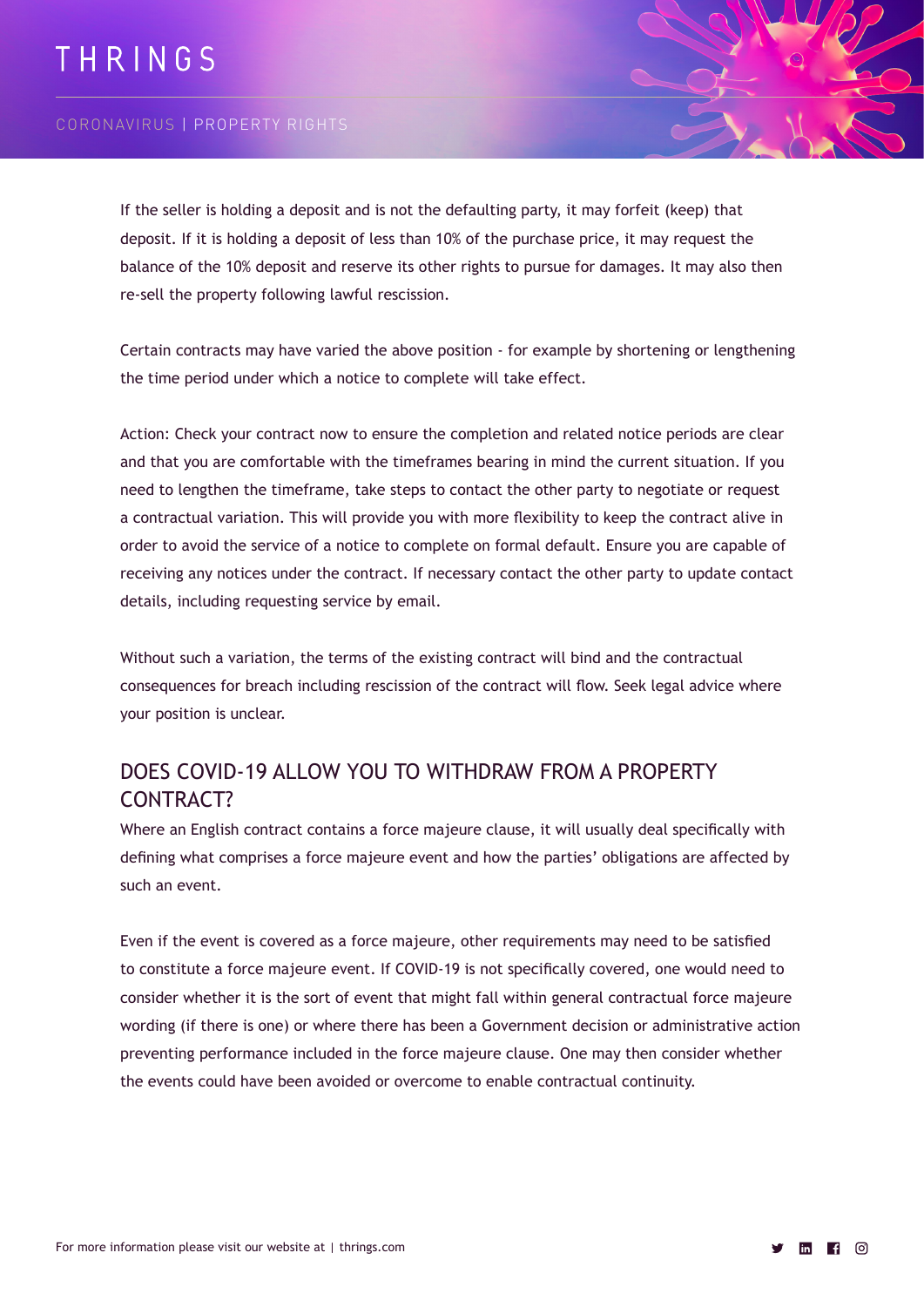# THRINGS

#### CORONAVIRUS | PROPERTY RIGHTS

Finally, the question of "causation" is relevant. The causation test here is "but for" COVID-19 would you have been able to complete? And bear in mind that a duty of mitigation will apply have you taken reasonable steps to avoid or prevent the effects of the force majeure event?

Action: Check if your contract contains a force majeure clause. Most English property agreements do not include such a provision and instead allocate risk between the parties by way of insurance in respect of the property from the date of exchange of contracts. Does the property insurance cover an event such as COVID-19? Most do not. With the onset of COVID-19, that is likely to change.

Parties may need to review existing obligations where completion is prevented. For example, this could be as a result of Government lockdown, manpower shortage or infrastructure issues. A case-by-case negotiation will be required depending on the property, the needs of the parties, and by reference to anticipated events. Seek advice if your positon is unclear.

#### I HAVE NOT YET SIGNED - SHOULD I PROCEED?

#### CALL OPTIONS

Rather than entering into a traditional real estate contract, buyers may consider a call option enabling them to call for completion of a property on agreed terms within a pre-agreed time from exercise of the option. This enables parties to seek to circumvent the C0VID-19 selfisolation risks, delays due to banking systems, and issues arising on replies to enquiries or failure or inability to procure normal pre-exchange and completion searches as a result of COVID-19.

It introduces flexibility and affords buyers time to secure a lower risk approach. By securing commercial interest (and locking out other market interest) an option provides the space to deal with issues outside the traditional real estate transactional timeframe. It pre-supposes a seller that can move quickly and facilitate completion within the timeframe anticipated under the option.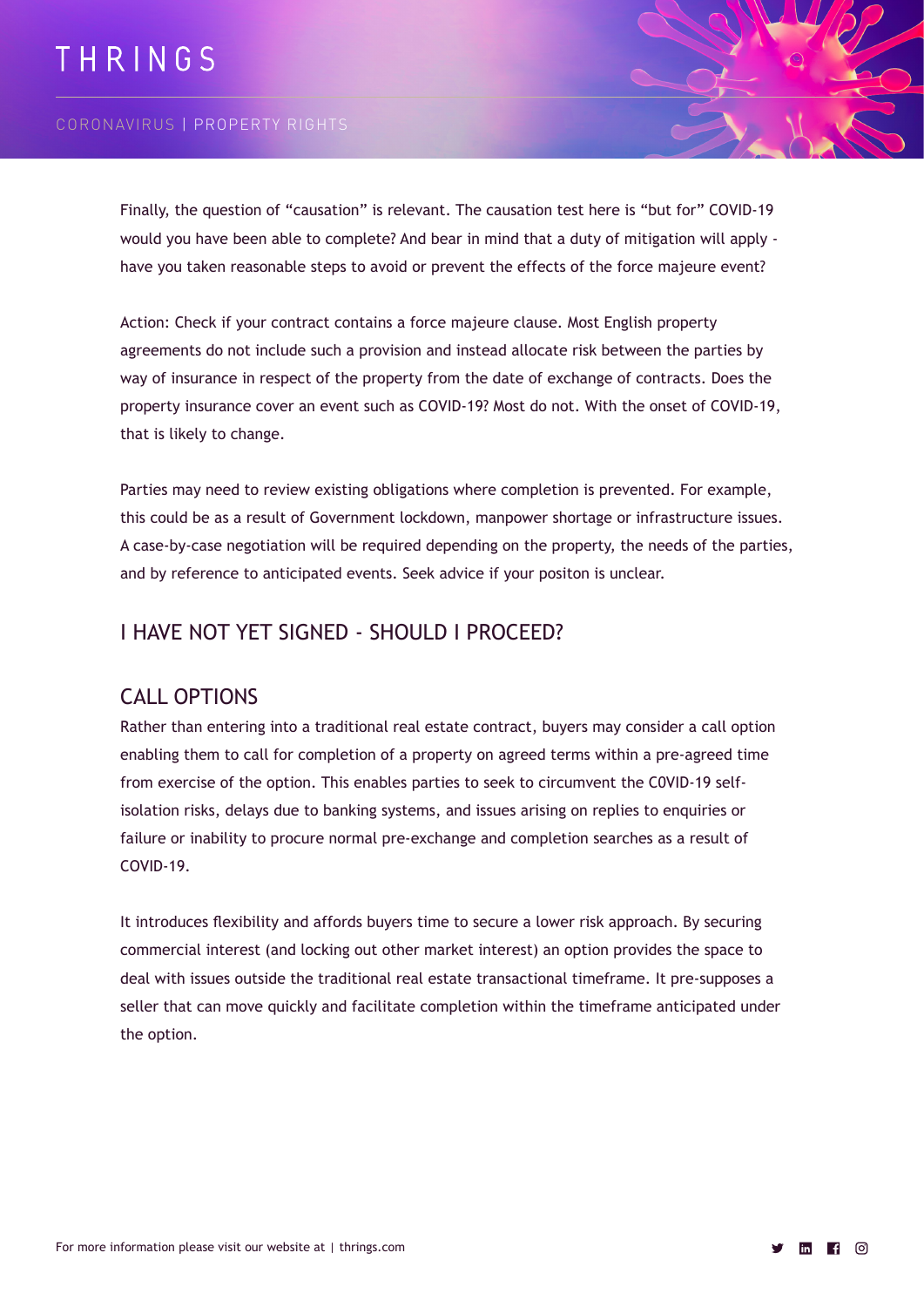

Conditional contracts can be used to create a binding property contract subject to discharge of pre-completion obligations. Those obligations can be tailored to meet specific circumstances such as infrastructure, funding and search difficulties. It would be important to ensure that all possible conditions are carefully considered before entering into such a contract as one would be bound to complete in the usual way once conditions were discharged.

## CAN I ESCAPE FROM MY LEASE?

As a result of Government lockdown or COVID-19 infections, tenants may find they are forced to close their premises (office premises, retail premises or otherwise). They may find they are required to pay rental for premises that whilst capable of use are not capable of economic yield due to lockdown. Losses may not be covered under the usual property insurance if no physical damage has occurred to the property, and so it may be a risk against which a landlord has not insured against under the lease. Certain tenants such as retail tenants may also be obliged to keep premises open and may suffer penalties if they fail to do so. A tenant would need to rely on its business interruption insurance to cover such loss. **Action**:

- Landlords and tenants may wish to check their insurance policies and clarify what is covered, what is not covered as an insured risk and whether their own (separate) business interruption insurance provides protection against any gap in coverage that this situation represents.
- Tenants may seek to open negotiations with landlords pending the outcome of these reviews and, if possible, seek a rental holiday or re-geared rent review with ability for landlords to recoup COVID-19 rental holidays at a future date, particularly where a number of such leases may be held within a landlord's trading portfolio with loss gaps identifiable on insurance and on trading. It would be important for landlords to consider how such arrangements are agreed, whether by variation to existing leases or otherwise and to check underlying valuation assumptions.
- As a landlord's property valuation and funding requirements will be linked to ongoing real estate revenue stream, it could be useful to negotiate with tenants who are experiencing short-term logistical supply line and trading difficulties. This will be a commercial value judgment in many cases.
- The requirements of funders and investors on both sides of these contractual relationships will carry particular weight in any such negotiations; they should be brought on board in negotiations at an early stage as time will be of the essence in reaching workable commercial outcomes.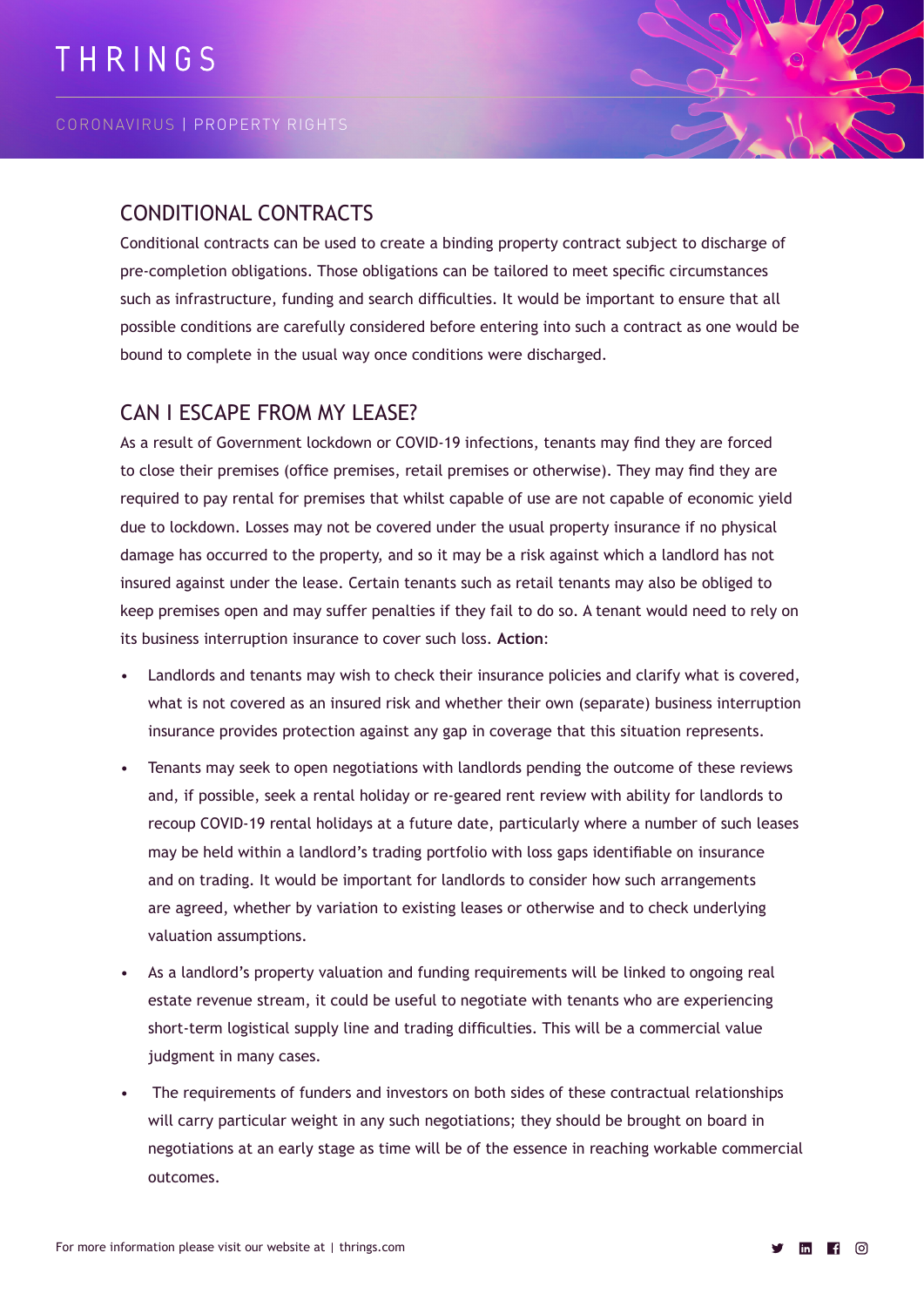

## FORCE MAJEURE AND LEASES

A lease in common with most property contracts will generally not include a force majeure clause. A lease is not just a contract: it takes effect as a proprietary interest in land. It comprises a right of ownership that would not normally entitle termination as a result of an extraneous event that does not touch or concern either party directly.

## FRUSTRATION AND LEASES

In the absence of a force majeure provision, parties may seek to rely on the fact their contract or agreement has been 'frustrated' by COVID-19 events (i.e. rendered incapable of performance and thus preventing completion).

Once again, the fact that an area is subject to lockdown may not, of itself, prevent a property from being used (i.e. it is physically capable of use) even if that use is not profitable due to the enforced exclusion of clientele and staff from the property. Is it legally or physically impossible for you to perform your obligations under the contract? Perhaps the argument that your supply chain is interrupted (e.g. through lockdown) may be of relevance here.

If a lease includes a keep open obligation, there may be an argument that the contract is incapable of performance. The product shift necessary to procure the use prescribed by the lease may become impossible due to Government and workforce lockdown either in the place of manufacture or at distribution supply chain bottlenecks. However, these are issues that have not yet been litigated and the situation is unfolding.

# PROCEDURAL ISSUES WITH LEASE COMPLETION - LANDLORD AND TENANT 1954 ACT EXCLUSIONS

If a lease is to be excluded from the security of tenure provisions under the Landlord and Tenant Act 1954, it may be impossible to procure the swearing of a statutory declaration before a lawyer due to lockdown issues. Parties should therefore ensure there is sufficient time to procure a simple declaration from the buyer before completion and that this has been sworn within the necessary timeframe to ensure it operates to validly exclude on completion.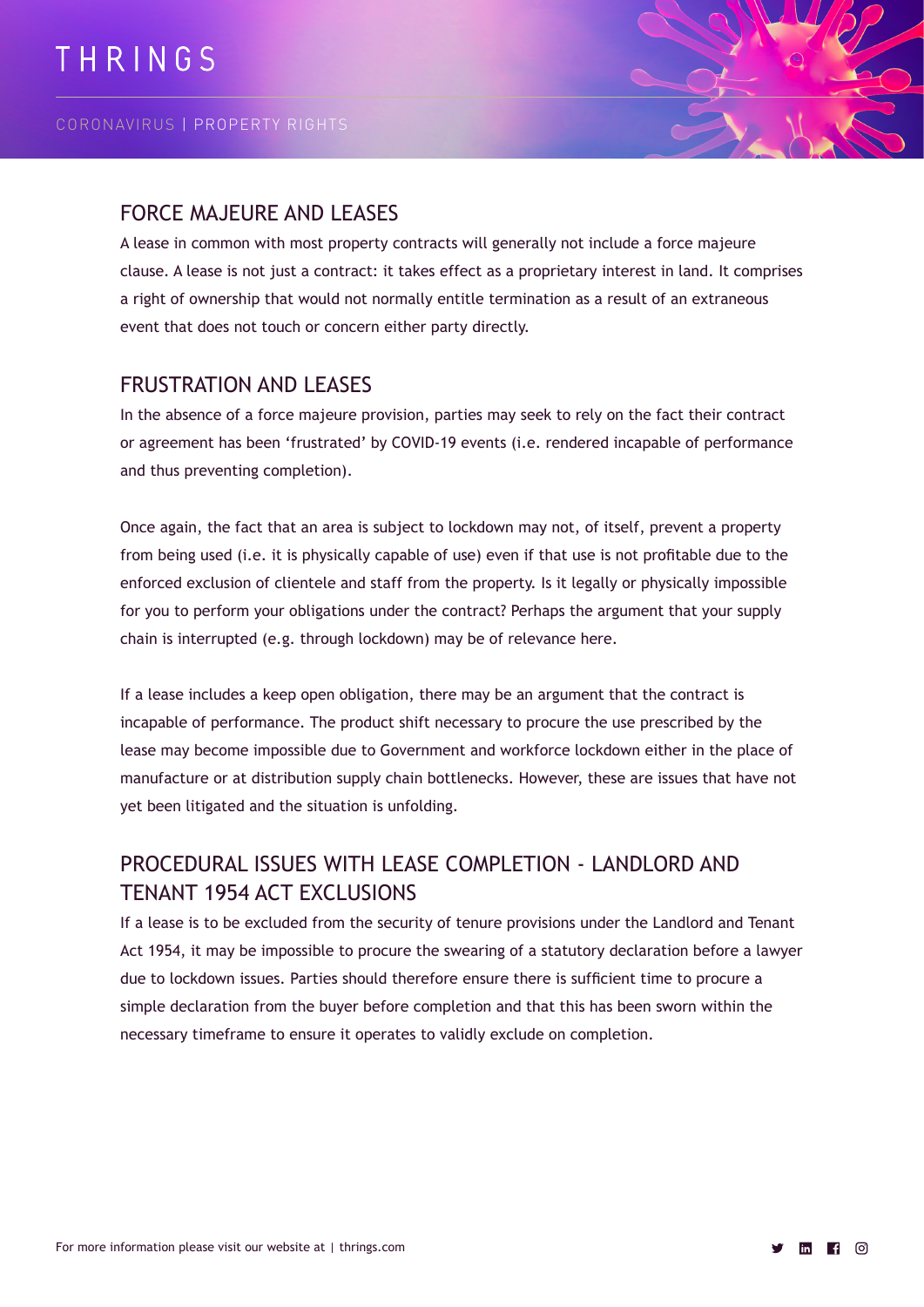

## SIGNATORIES – WHAT STEPS SHOULD I TAKE?

Parties will need to consider the failure or inability to obtain signatories. They should mitigate against such risks and ensure they have all necessary electronic or alternative mode of execution available to avoid a breach which may be foreseeable on completion. If it remains impossible to procure performance, parties would need to consider an extension or enforcement of existing terms to either procure performance or enable rescission.

## FINANCIAL STEPS AND MANAGEMENT ISSUES

On 17 March the Chancellor, Rishi Sunak, announced a number of measures designed to assist businesses and property owners through this continuing period of uncertainty:

## **Business rates holiday**

Business rates are taxed on commercial property, based on the value of a company's premises. Mr Sunak announced he would give **all retail, hospitality and leisure business a one-year holiday from their rates bill.**

#### **Grants**

Mr Sunak said that about 700,000 of the nation's smallest companies will receive a £10,000 grant to help them in the months ahead. A further **£25,000 grant** will be available for **retail, hospitality and leisure businesses operating from small premises with a rateable value for tax purposes of between £15,000 and £51,000.**

**Action**: Check your business rates threshold and, if applicable and your business falls within the above categories, apply for the benefit of such grants and/or reliefs as applicable to assist in the forthcoming months.

## **Small business loans**

Small and medium-sized companies may have limited reserves to help them through a lean period and many fear failure without an urgent flow of funds. **Falling into this category, of course, are food retailers, many of whom are perhaps not unexpectedly reporting a downturn in trade** of 50%-70% during this period. In the light of the most recent Government advice, Mr Sunak has announced an expansion of the COVID-19 Business Interruption Loan Scheme (previously announced by the Government) under which the Government will underwrite the risk of bank loans to such small and medium-sized companies.